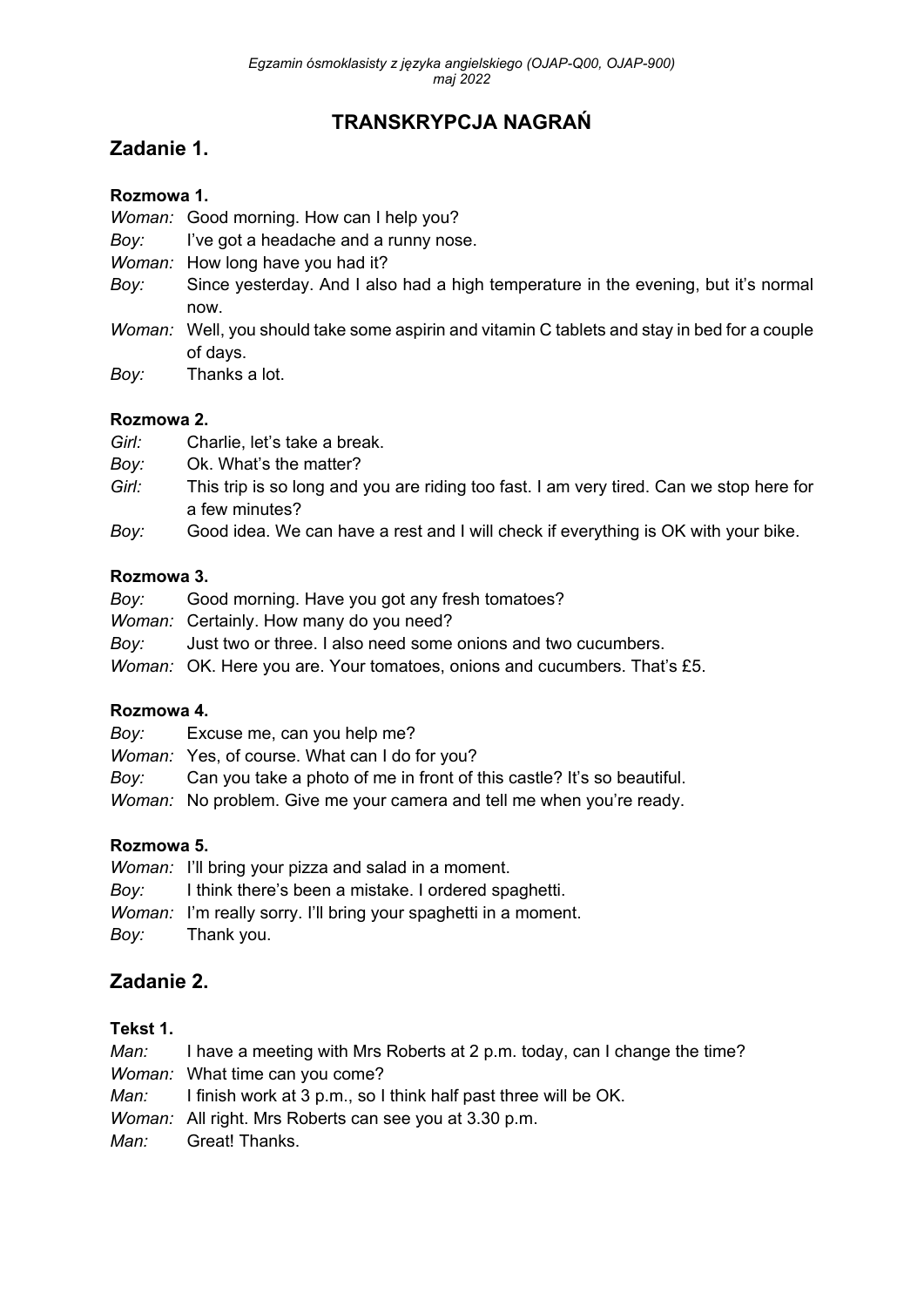### **Tekst 2.**

- *Boy:* Sally, have you chosen your after-school activity for this year?
- *Girl:* Not yet.
- *Boy:* How about making a decision together?
- *Girl:* Good idea. What do you suggest?
- *Boy:* Anything you like, but not the fashion design course. I don't think it's for me.
- *Girl:* What about the art club? We both like painting.
- *Boy:* I went there last year and it wasn't much fun. Let me think… I know! I'm really into movies and so are you. We can go to the film-making club together.
- *Girl:* That sounds interesting. Let's do that then.

### **Tekst 3.**

*Woman:* This is my favourite family photo. The man in the army uniform is my grandfather William, my mother's father. The little boy that he's holding is my uncle Jack. My grandmother took the photo so you can't see her in the picture. Uncle Jack was their only son at that time because my mother and her twin brother were born three years later.

### **Tekst 4.**

*Woman:* I bought them in the morning at the market. I'll put them in a glass vase. They will look beautiful on the shelf in the living room. And they smell so lovely. I need to change the water in the vase every day to keep them fresh.

### **Tekst 5.**

- *Boy:* Kate, your room looks really nice.
- *Girl:* Thanks, Andy, but I don't like my sofa. It's not comfortable and the colour is awful.
- *Boy:* If you want my opinion, it isn't so bad, really. But you can put a blanket and some colourful cushions on it. Then it will look even nicer.
- *Girl:* Maybe you're right. I should do that.

# **Zadanie 3.**

- **A.** I like it very much.
- **B.** I got it two weeks ago.
- **C.** I bought it online.

# **Zadanie 4.**

- **A.** You're right. This school is very good.
- **B.** He wasn't at school today.
- **C.** Sure, I'll wait for you in front of the school.

## **Zadanie 5.**

- **A.** Thank you very much.
- **B.** Good luck!
- **C.** You're welcome.